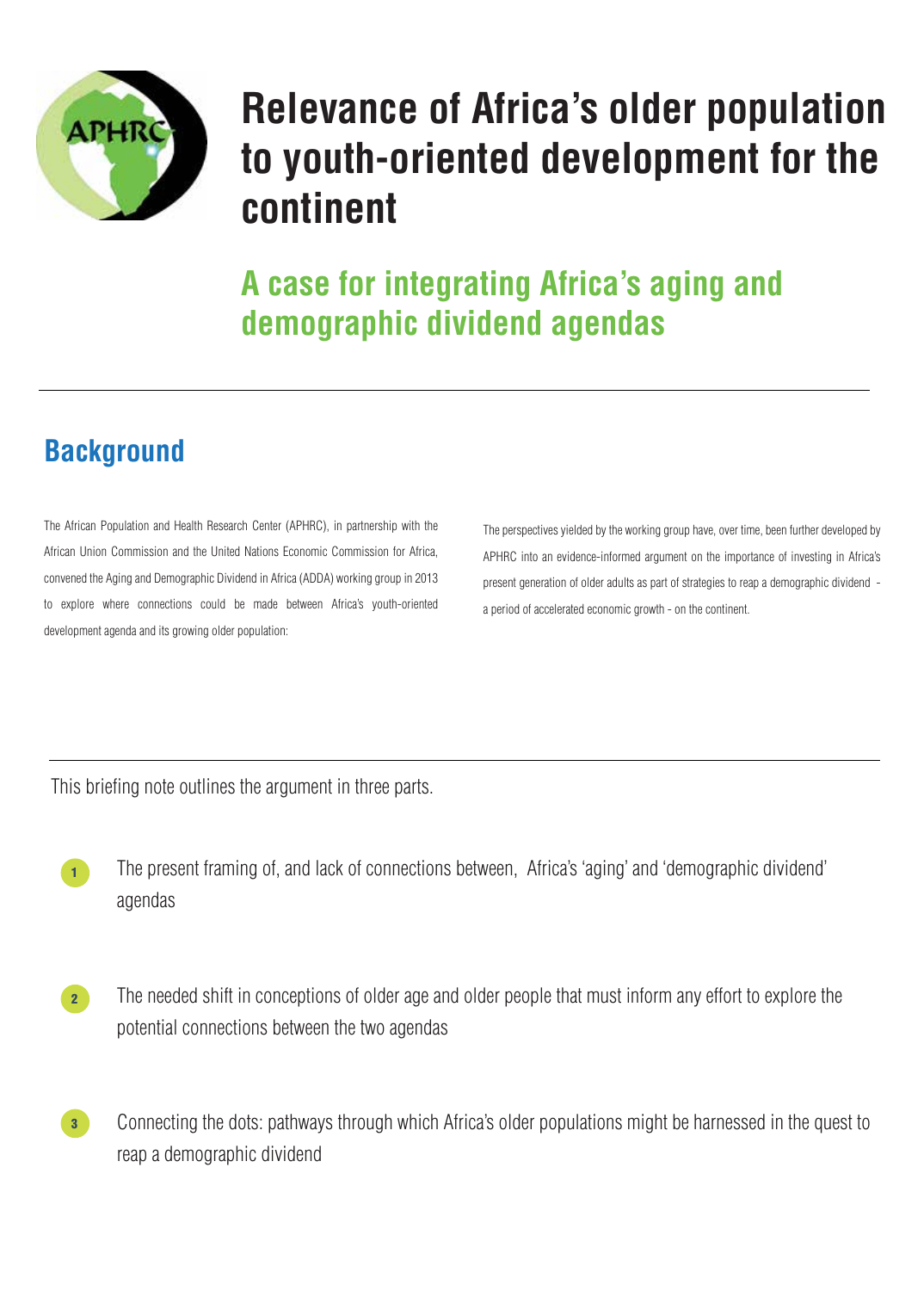

LOW CHILD DEPENDENCY RATIO



In societies where birth rates remain high, swift and substantial fertility declines lead to a period when the working age population significantly outnumbers that of children and older adults: two age cohorts typically assumed to be dependent, with higher needs and lower outputs compared to productive adults.

A first demographic dividend (DD) may be triggered when the right ratio of 'dependent' to 'productive' age groups is achieved, and when the right conditions are in place. These conditions are: a population of young people with quality human capital – relevant knowledge, aptitudes and good health; and with adequate and sufficiently gainful employment and business opportunities; as well as stability and sound regulatory regimes to ensure a favorable climate for productive investments (FIGURE 1). A second dividend may follow, decades later, if workers as they reach their own older age remain financially independent by drawing on their savings, assets or continued labor income.

The African Union launched its continent-wide initiative in 2017 to encourage priority investments in youth in order to establish the enabling conditions for a first DD. The AU roadmap identifies four central 'pillars' that must be built through such investments, and

points to specific actions or 'building blocks' needed to this end (FIGURE 2). The actions are to be truly broad-based -- reaching the most underserved groups, at the bottom of the pyramid.

Africa's parallel agenda on 'aging' is concerned with the other end of the age spectrum: the continent's already large population of adults aged 60 years and above. Their number is expected to rise more rapidly than in any other region -- from 64 million today to some 226 million by 2050.

Captured in regional instruments such as the AU Policy Framework and Plan of Action on Ageing, or the Protocol on the Rights of Older Persons, the agenda considers both the vulnerabilities and needs and the positive contributions of older people, and the imperative of realizing their rights to health, security, participation and non-discrimination.

So far, however, Africa's present older population has received no consideration at all in strategic discussions on how countries might best shape investments in youth across the four demographic dividend pillars.

FIGURE 1

## **Enabling conditions for a first demographic dividend (DD)**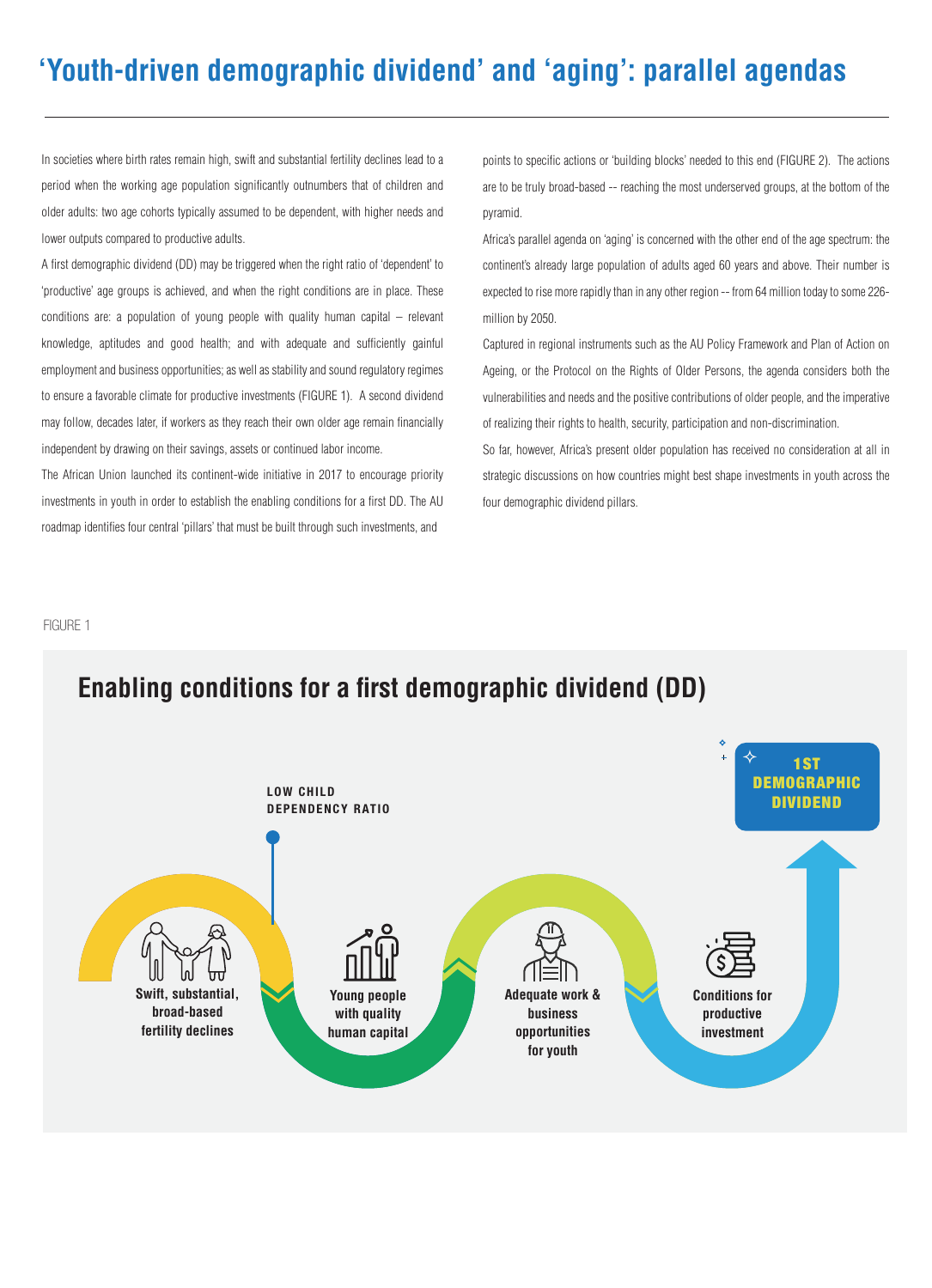Expanded financing for youth-led enterprise

Expanded provision of youth and adolescent-friendly health (incl.sexual reproductive health) services

Expanded provision of integrated health care for infants and young children



Sound early child development (early childhood care and education and early nutrition)

Conducive gender, marriage and fertility norms and eradication of harmful customary practices (child marriage, FGM)

Enhanced education infrastructure

Enhanced science, technology, engineering, mathematics (STEM) teaching

Expanded skills training (entrepreneurship, general / specific technical, life, workplace competencies )

Transformation of smallholder agriculture

Removal of barriers to workforce entry, particularly for women

Consolidated regional and national legal architecture (ratification of instruments; elimination of discriminatory laws)

Better mechanisms for political engagement of young people (regional, national, local)

Enhanced leadership training and mentorship for youth

Strengthened, independent youth formations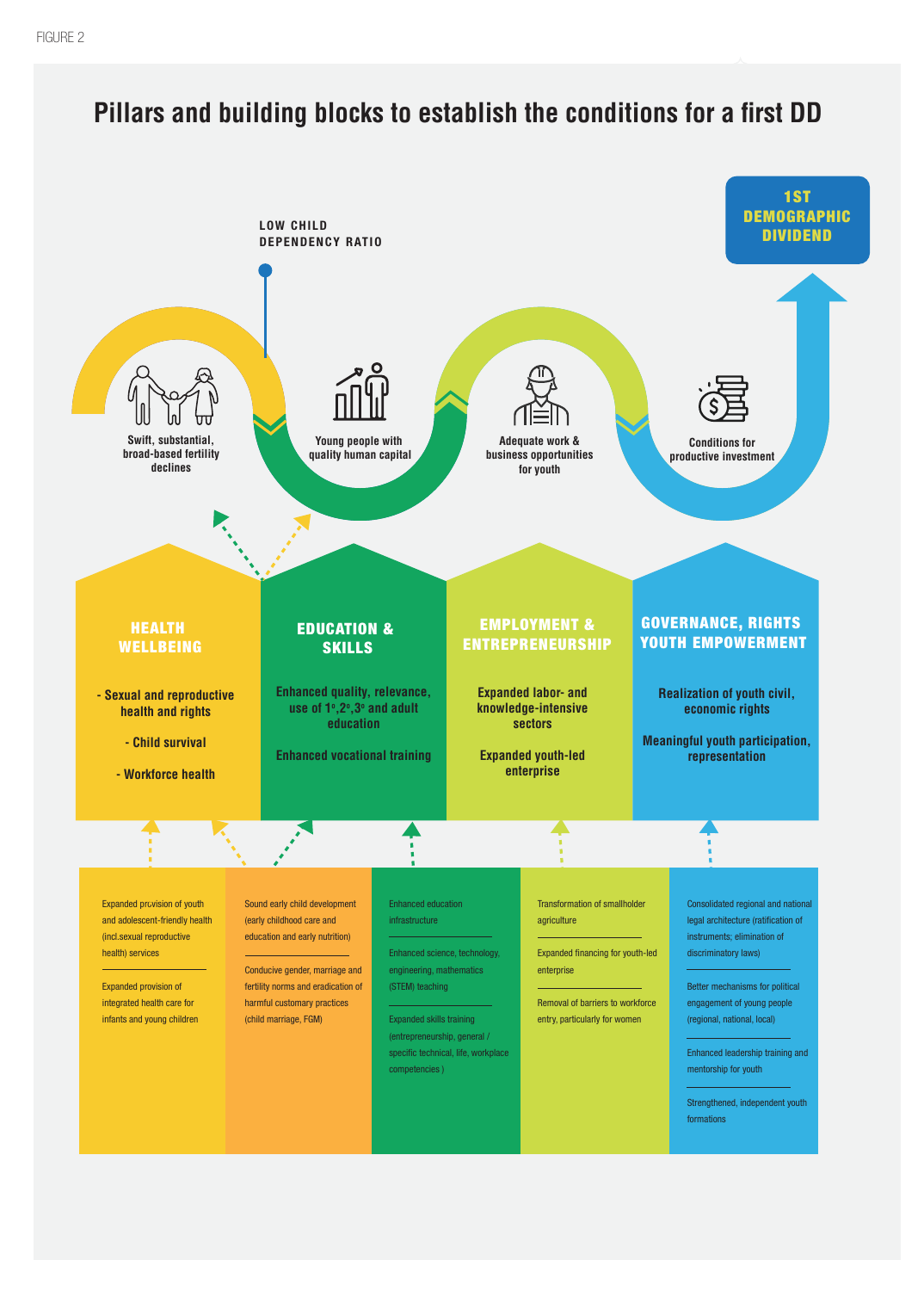## **Connecting the dots: relevance of older people for building the demographic dividend pillars**

The core of our argument recognizes the particular roles that older adults play within African households, families, communities and societies – and posits that these roles influence the extent to which each of the four demographic dividend pillars can be constructed effectively, and in ways that are truly broad-based.

Our argument contends further that older adults' influences on the construction of the four pillars can be optimized through a set of key investments that would at the same enhance countries' positioning for a longer-term second demographic dividend. Our 'case' is predicated on eight specific propositions:

**A first such shift** requires a recognition of the diversity in Africa's older population: there is no one true archetype of an older African, and the variability and inequalities within this demographic group are huge. Some are captains of industry, or leaders in their profession; others merely scrape by, illiterate and innumerate. Some are in robust health, while others are beset by chronic illness with inadequate care to treat them. Some have the means to leave a substantive material legacy to their families, and others die as they lived, in abject poverty.

A second shift entails a realization that levels of physical or mental functioning or social engagement in later life are not cast in stone but are modifiable, able to be be enhanced where appropriate interventions, environments and structures are in place.

A final, necessary, shift in ideas about older age accepts that just as deficit models of older age are flawed, so are narratives that focus exclusively on older African's positive contributions, implying that with age inevitably come wisdom, beneficence and commensurate actions. There are legions of examples of the limitations of this thinking.

**A third shift** acknowledges that 'formal retirement' -- a statutory ceasing of economic activity at a standard age -- has little relevance where a vast majority of workers operate in the informal sector.

**A fourth shift** appreciates that a focus on market productivity alone omits critical non-market contributions that individuals can make to overall productivity and progress – for example the value they add to building human capital or enabling economic activity through unpaid care or domestic work or other social functions.

## **Shifting conceptions of older age**

Entrenched assumptions about the essential nature of older age are a major reason for this gap. This is baldly illustrated in the concept of a 'dependency ratio', which lies at the heart of the demographic dividend idea and which constructs older people as 'no longer productive' and irrelevant. Later life is taken as a period of broad, inexorable decline – with older people presumed sick, frail, needy and unable to learn new things. The reality in sub-Saharan Africa is very different. Appreciating it requires shifts in present ideas about older age.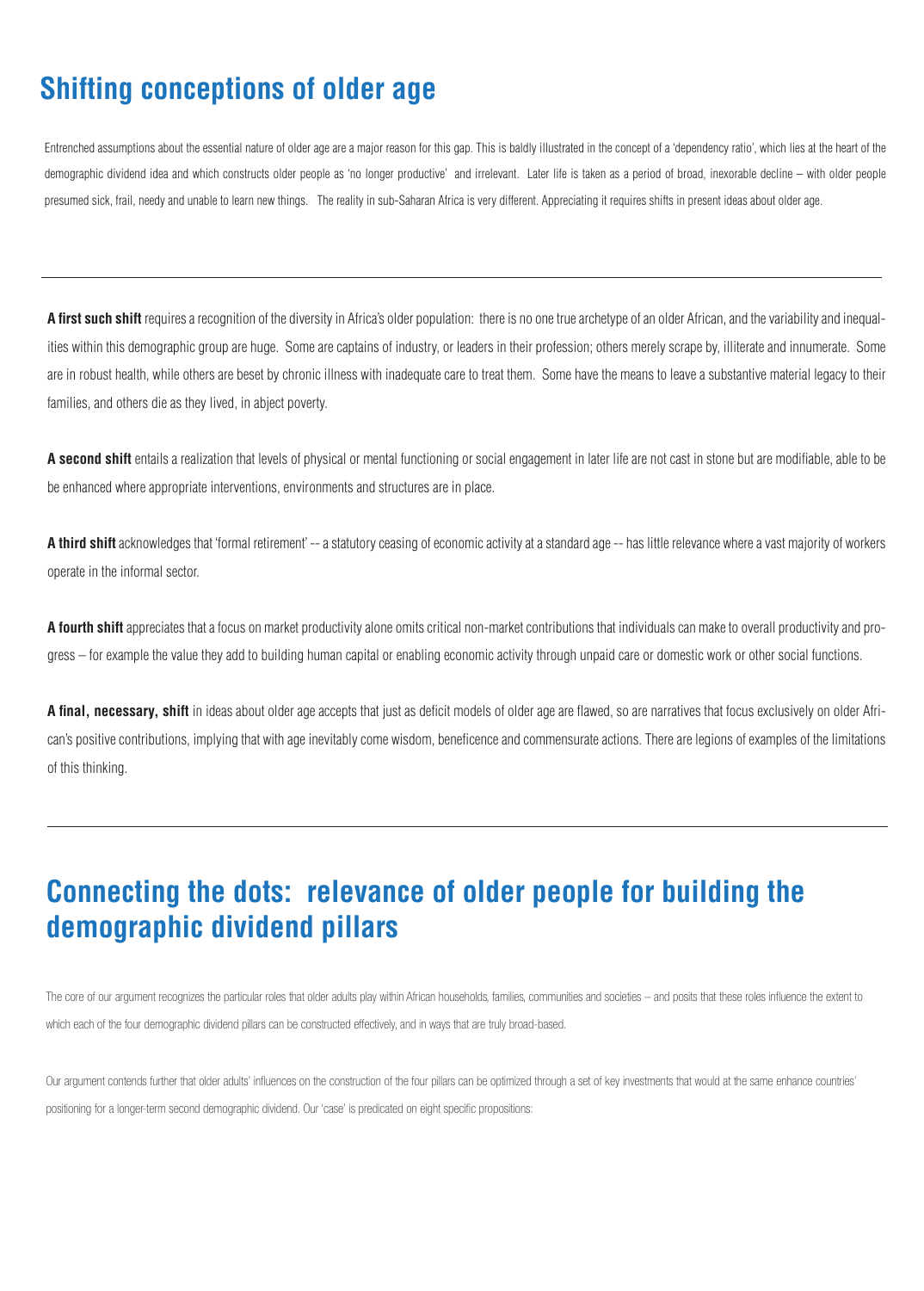other younger generation kin

younger generations



Older adults, by virtue of their generational position, seniority or simply advanced age, assume a spectrum of strategic roles at family- community or societal levels, depending on their gender, socio-economic position as well as locale (FIGURE 3). Such roles are more prominent at the bottom of the pyramid, the very segment of the population that demographic dividend pillar building efforts must target most.

The influences that older adults wield through their roles are of consequence for forging the demographic dividend pillar building blocks, in particular among presently underserved populations, at the base of the pyramid

#### FIGURE 3

1



In their roles, older adults directly influence the prospects, opportunities and exposures of younger generations through actions and decisions they take. There are seven building blocks for the pillars of the demographic dividend that are affected by these influences. (FIGURE 4)





The impacts of older people's influences may be positive or negative. Many adults, in older age, will be concerned with advancing the wellbeing of younger generations: a concept known as 'generativity', which aligns with traditional African understandings of a true elder. However, several barriers may impede the extent to which that impact is favorable. Chief among such barriers are a lack of education or knowledge; impaired physical or cognitive function, income poverty or absent mechanisms or structures for engagement.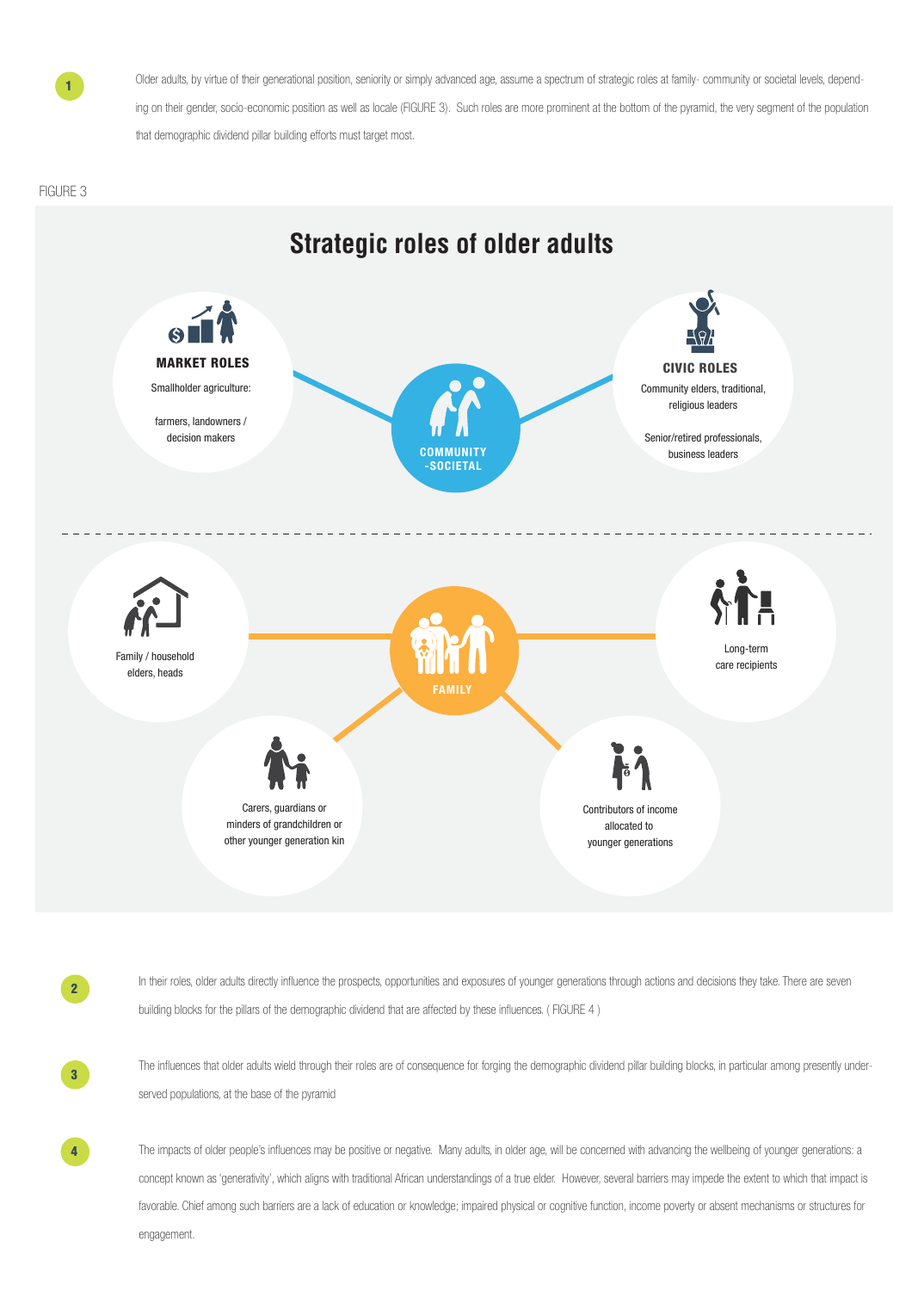### SOUND EARLY CHILD DEVELOPMENT

Older carers, guardians or child-minders influence what nutrition, emotional security and stimulation small children receive as they grow --- and, thus, what foundation for healthy brain development and fruitful lives they acquire.



## CONDUCIVE GENDER NORMS; ENHANCED ACCESS TO SCHOOLING, HEALTH (INCLUDING SRH) SERVICES

In their roles as family or community elders or religious leaders, older adults shape the interpretation and application of social mores, norms and customs in relation to, for example, gender roles and sexuality. As guardians or de facto breadwinners they allocate resources for schooling or health service fees. These influences can determine the access that young men and women have to education and sexual and reproductive health care; as well as their pathways to marriage or other domestic roles.



### REMOVING BARRIERS TO WOMEN'S WORKFORCE ENTRY

As traditional or religious leaders older adults shape processes of justice, conflict resolution and governance within and between communities, which can influence levels of stability as well as young people's opportunities for meaningful political participation.



The time and capacity African women can devote to economic activities is constrained by their responsibilities at home. Older adults influence the extent of these functions in multiple ways. As child-minders they free mothers' time for paid work or enterprise. In the absence of organized care services, those no longer able to live without the assistance of others typically depend on long-term care from younger female relatives – whose opportunities to participate in the workforce are, consequently, curtailed.

### EXPANDED SKILLS TRAINING

The accumulated experience, life and technical skills of senior professionals or business leaders can represent a



resource that can enhance the capabilities of younger people in- or out of education, training or work.



### ENHANCED MECHANISMS FOR POLITICAL ENGAGEMENT

#### TRANSFORMATION OF SMALLHOLDER AGRICULTURE

As land owners, older adults influence practices, technologies and ultimate levels of crop production as well as allo-

cation of acreage for cultivation by young people and others.

## **DD building blocks and older people's influence**